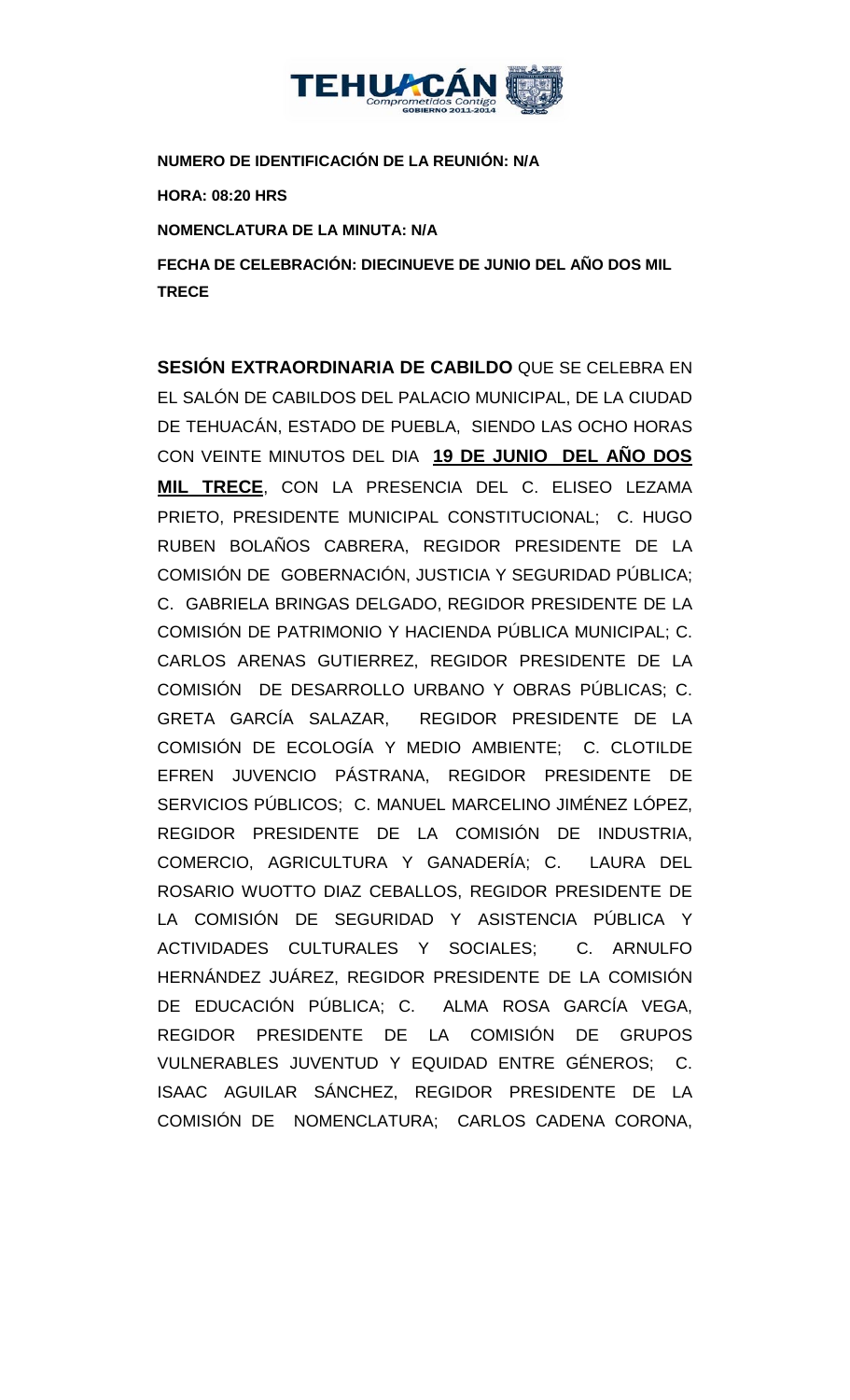REGIDOR PRESIDENTE DE LA COMISIÓN DE ACTIVIDADES DEPORTIVAS; C. ENRIQUE BUSTOS FLORES, REGIDOR PRESIDENTE DE LA COMISIÓN DE PATRIMONIO HISTÓRICO; C. LIC. ROBERTO IVÁN LINARES CHÁVEZ, SÍNDICO MUNICIPAL, ASÍ COMO EL C. DR. JOSÉ ORLANDO CUALLO CINTA, SECRETARIO DEL AYUNTAMIENTO QUIEN DA FE.---------------------------------------------

UNA VEZ QUE SE HA PASADO LISTA DE ASISTENCIA SE INFORMA LO SIGUIENTE:

NO SE ENCUENTRAN PRESENTES EN ESTA SESIÓN DE CABILDO LOS C.C. REGIDORES: GABRIELA BRINGAS DELGADO Y CARLOS CADENA CORONA.

SEÑOR PRESIDENTE LE COMUNICO QUE SE ENCUENTRAN 12 DE LOS MIEMBROS DEL CABILDO, POR LO ANTERIOR SE DECLARA EL QUÓRUM LEGAL PARA CONTINUAR CON LA PRESENTE SESIÓN DE CABILDO.

EL C. DR. JOSÉ ORLANDO CUALLO CINTA, PROCEDE A DAR LECTURA AL ORDEN DEL DÍA, MISMA QUE CONTIENE LOS SIGUIENTES PUNTOS:

- 1.- APERTURA DE LA SESIÓN
- 2.- LISTA DE ASISTENCIA
- 3.- DECLARATORIA DEL QUÓRUM
- 4.- LECTURA DEL ACTA DE LA SESIÓN ANTERIOR

5.- **COMISIÓN DE PATRIMONIO Y HACIENDA PÚBLICA MUNICIPAL.-** ANÁLISIS, DISCUSIÓN Y EN SU CASO APROBACIÓN DEL DICTAMEN QUE CONTIENE EL ESTADO DE ORIGEN Y APLICACIÓN DE RECURSOS DEL PERIODO COMPRENDIDO DEL 1º. AL 31 DE MAYO DEL AÑO 2013, ASI COMO TRASPASOS PRESUPUESTALES EFECTUADOS, DENTRO DEL PERIODO DEL 1º. AL 31 DE MAYO DEL AÑO EN CURSO.

CLAUSURA.

PASAMOS AL PUNTO DE: LECTURA Y FIRMA DE ACTA DE LA SESIÓN ANTERIOR

EN ESTOS MOMENTOS EL DR. ORLANDO CUALLO CINTA, PROCEDE A DAR LECTURA AL ACTA ANTERIOR UNA VEZ TERMINADA LA LECTURA SE PROCEDE A PASAR A LOS REGIDORES PARA SU FIRMA CORRESPONDIENTE.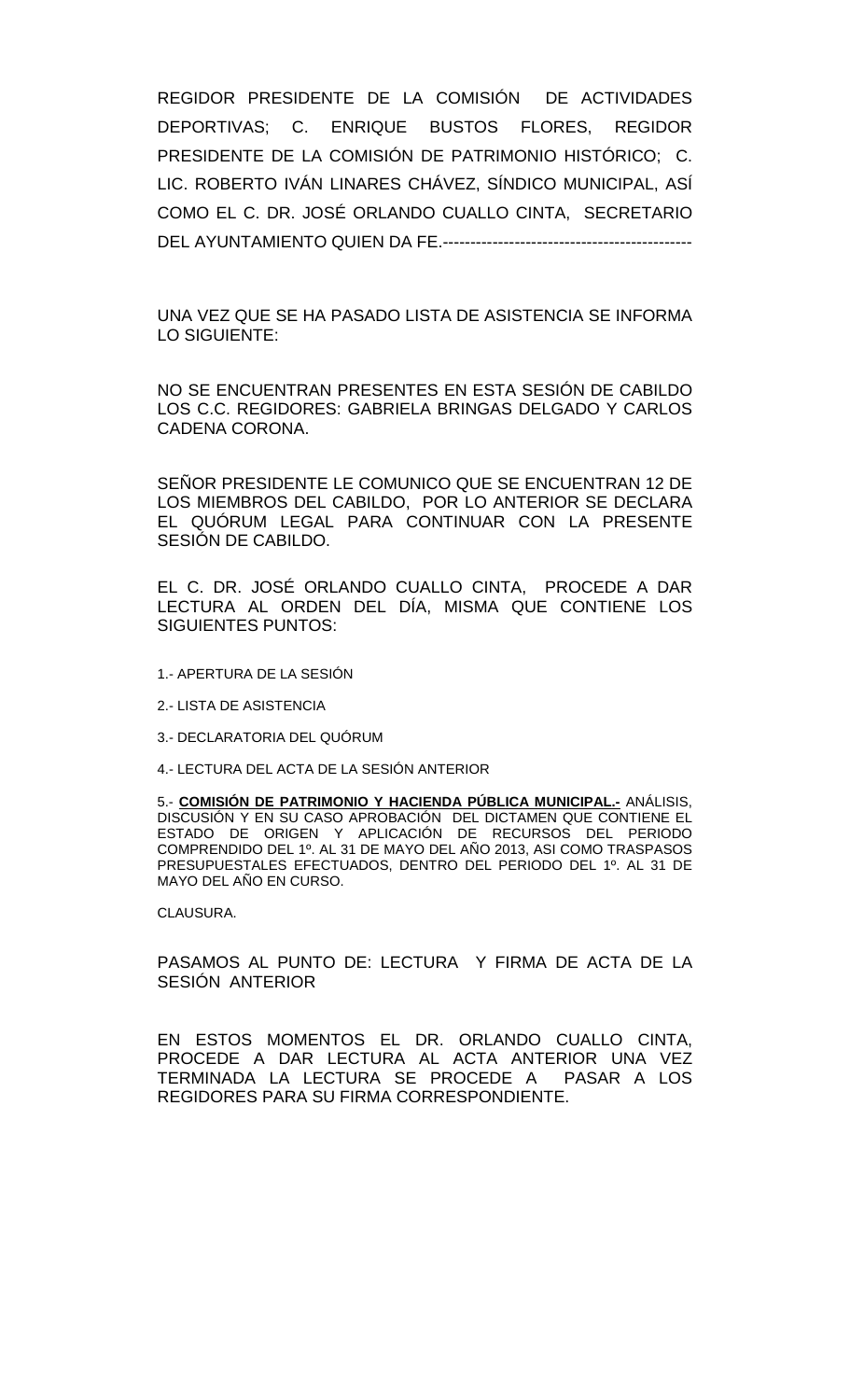**COMISIÓN DE PATRIMONIO Y HACIENDA PÚBLICA MUNICIPAL.-** ANÁLISIS, DISCUSIÓN Y EN SU CASO APROBACIÓN **DICTAMEN QUE CONTIENE EL ESTADO DE ORIGEN Y APLICACIÓN DE RECURSOS DEL PERIODO COMPRENDIDO DEL 1º. AL 31 DE MAYO DEL AÑO 2013, ASI COMO TRASPASOS PRESUPUESTALES EFECTUADOS, DENTRO DEL PERIODO DEL 1º. AL 31 DE MAYO DEL AÑO EN CURSO.**

EN AUSENCIA DE LA REGIDORA QUE PRESIDE LA COMISIÓN, SEÑOR REGIDOR TIENE USTED EL USO DE LA PALABRA.

EL C. HUGO RUBEN BOLAÑOS CABRERA, PROCEDE A DAR LECTURA AL DICTAMEN CORRESPONDIENTE, MISMO QUE A LA LETRA DICE:

### **"…HONORABLE CABILDO:**

LOS SUSCRITOS REGIDORES GABRIELA BRINGAS DELGADO, GRETA GARCÍA SALAZAR, Y HUGO BOLAÑOS CABRERA, MIEMBROS INTEGRANTES DE LA COMISIÓN DE PATRIMONIO Y HACIENDA PÚBLICA MUNICIPAL DEL H. AYUNTAMIENTO DE TEHUACÁN PUEBLA, EN USO DE LAS<br>FACULTADES QUE NOS CONFIEREN LOS ARTÍCULOS 78 NOS CONFIEREN LOS ARTÍCULOS 78 FRACCIÓN XIII, 92 FRACCIONES I, III Y V, DE LA LEY ORGÁNICA MUNICIPAL, Y DE ACUERDO CON LO QUE ESTABLECEN LOS ARTÍCULOS 37 FRACCIÓN IV INCISO A), 38 FRACCIONES I, II, III INCISOS A) B) Y D) DE LA LEY DE FISCALIZACIÓN SUPERIOR Y RENDICIÓN DE CUENTAS PARA EL ESTADO DE PUEBLA, SOMETEMOS A LA CONSIDERACIÓN DE ESTE HONORABLE CUERPO COLEGIADO EL PRESENTE DICTAMEN QUE VERSA SOBRE LOS ESTADOS DE ORIGEN Y APLICACIÓN DE RECURSOS, QUE COMPRENDE EL PERIODO DEL 01 AL 31 DE MAYO DEL AÑO QUE TRANSCURRE, Y TRASPASOS PRESUPUESTALES DEL 01 AL 31 DE MAYO DE 2013.

#### C O N S I D E R A N D O

I. QUE DE CONFORMIDAD CON LAS FRACCIONES II, IV DEL ARTÍCULO 115 DE LA CONSTITUCIÓN POLÍTICA DE LOS ESTADOS UNIDOS MEXICANOS, LOS MUNICIPIOS ESTARÁN INVESTIDOS DE PERSONALIDAD JURÍDICA Y MANEJARÁN SU PATRIMONIO CONFORME A LA LEY, LOS AYUNTAMIENTOS TENDRÁN FACULTADES PARA APROBAR, DE ACUERDO CON LAS LEYES EN MATERIA MUNICIPAL QUE DEBERÁN EXPEDIR LAS LEGISLATURAS DE LOS ESTADOS, LOS BANDOS DE POLICÍA Y GOBIERNO, LOS REGLAMENTOS, CIRCULARES Y DISPOSICIONES ADMINISTRATIVAS DE OBSERVANCIA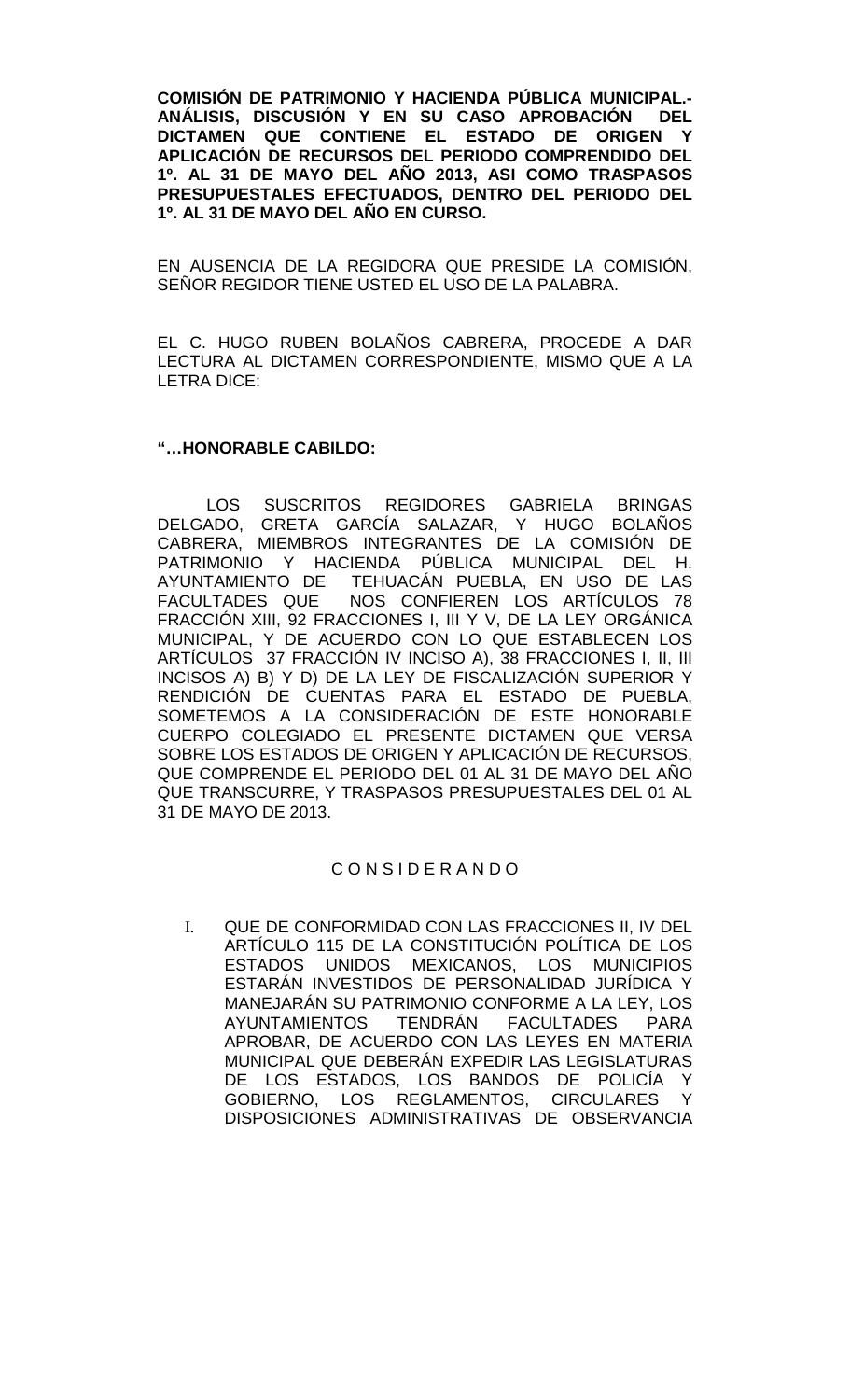GENERAL DENTRO DE SUS RESPECTIVAS JURISDICCIONES, QUE ORGANICE LA ADMINISTRACIÓN<br>PÚBLICA MUNICIPAL. REGULEN LAS MATERIAS. PÚBLICA MUNICIPAL, REGULEN LAS PROCEDIMIENTOS, FUNCIONES Y SERVICIOS PÚBLICOS DE SU COMPETENCIA Y ASEGUREN LA PARTICIPACIÓN CIUDADANA Y VECINAL; ASÍ MISMO LOS MUNICIPIOS ADMINISTRARÁN LIBREMENTE SU HACIENDA, LA CUAL SE FORMARÁ DE LOS RENDIMIENTOS DE LOS BIENES QUE LES PERTENEZCAN, ASÍ COMO DE LAS CONTRIBUCIONES Y OTROS INGRESOS QUE LAS LEGISLATURAS ESTABLEZCAN A SU FAVOR; MISMAS DISPOSICIONES QUE SON TRASLADADAS AL PÁRRAFO PRIMERO DEL ARTÍCULO 103 Y A LA FRACCIÓN III DEL ARTÍCULO 105 DE LA CONSTITUCIÓN POLÍTICA DEL ESTADO LIBRE Y SOBERANO DE PUEBLA, ASÍ COMO AL ARTÍCULO 3 DE LA LEY ORGÁNICA MUNICIPAL;

- II. QUE LA FRACCIÓN XIII DEL ARTÍCULO 78 DE LA LEY ORGÁNICA MUNICIPAL DETERMINA QUE SON ATRIBUCIONES DE LOS AYUNTAMIENTOS REVISAR Y APROBAR EN ACTA CIRCUNSTANCIADA LOS ESTADOS DE ORIGEN Y APLICACIÓN DE RECURSOS, PARA SU REMISIÓN, EN LOS TÉRMINOS QUE SEÑALE LA LEY APLICABLE, AL ÓRGANO DE FISCALIZACIÓN SUPERIOR DEL ESTADO, ACTUALMENTE AUDITORÍA SUPERIOR DEL ESTADO DE PUEBLA.
- III. QUE DE CONFORMIDAD CON EL ARTÍCULO 113 DE LA CONSTITUCIÓN POLÍTICA DEL ESTADO LIBRE SOBERANO DEL ESTADO DE PUEBLA, EL ÓRGANO DE FISCALIZACIÓN SUPERIOR DEL ESTADO, ACTUALMENTE AUDITORIA SUPERIOR DE LA FEDERACIÓN, ES LA UNIDAD DE FISCALIZACIÓN, CONTROL Y EVALUACIÓN, DEPENDIENTE DEL CONGRESO DEL ESTADO, QUE CUENTA CON AUTONOMÍA TÉCNICA Y DE GESTIÓN; ENCARGADA DE REVISAR, SIN EXCEPCIÓN, LA CUENTA DE LAS HACIENDAS PÚBLICAS; EL MANEJO, LA CUSTODIA Y LA APLICACIÓN DE FONDOS Y RECURSOS DE LOS PODERES DEL ESTADO, A TRAVÉS DE LA CUENTA PÚBLICA ESTATAL, DE LOS AYUNTAMIENTOS Y DEMÁS SUJETOS DE REVISIÓN, ASÍ COMO VERIFICAR EL CUMPLIMIENTO DE LOS OBJETIVOS CONTENIDOS EN LOS PLANES Y PROGRAMAS ESTABLECIDOS, EN LOS TÉRMINOS DE LAS LEYES RESPECTIVAS.
- IV. QUE DE CONFORMIDAD CON EL ARTÍCULO 2 FRACCIÓN XXIII DE LA LEY DE FISCALIZACIÓN SUPERIOR Y RENDICIÓN DE CUENTAS PARA EL ESTADO DE PUEBLA, SE SEÑALA ENTRE OTROS A LOS AYUNTAMIENTOS COMO SUJETOS DE REVISIÓN.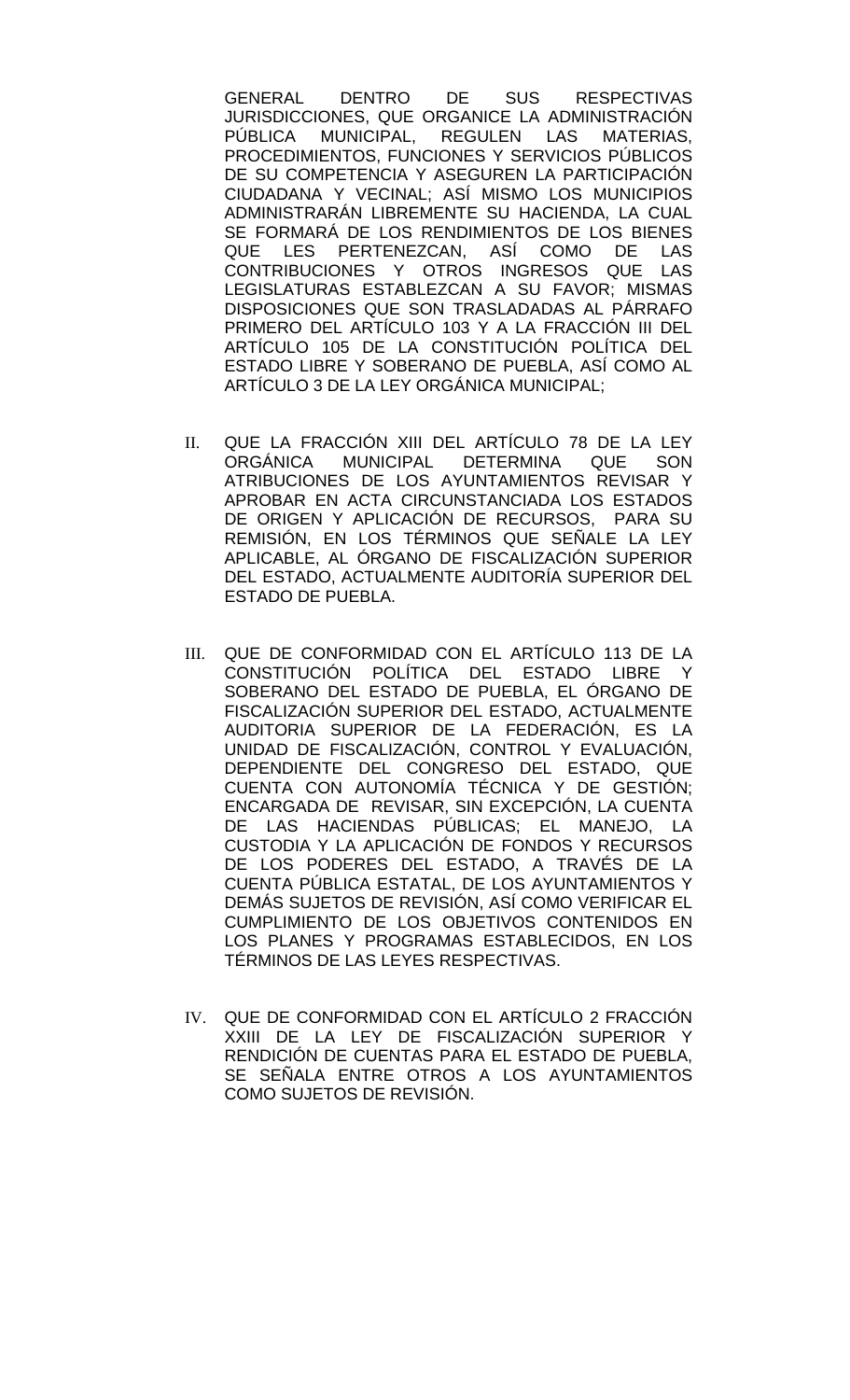V. QUE LA LEY DE FISCALIZACIÓN SUPERIOR Y RENDICIÓN DE CUENTAS PARA EL ESTADO DE PUEBLA DISPONE QUE "PARA LA REVISIÓN Y FISCALIZACIÓN SUPERIOR DE LA CUENTA PÚBLICA, EL ÓRGANO FISCALIZADOR TENDRÁ LAS ATRIBUCIONES SIGUIENTES:

REVISAR EL ESTADO DE ORIGEN Y APLICACIÓN DE RECURSOS QUE EN FORMA MENSUAL DEBERÁN ENTREGAR AL ÓRGANO FISCALIZADOR LOS SUJETOS DE REVISIÓN, ASÍ COMO LAS INSTITUCIONES PÚBLICAS Y PRIVADAS QUE ADMINISTREN RECURSOS FINANCIEROS DEL GOBIERNO DEL ESTADO O DE OTRA FUENTE DE FINANCIAMIENTO QUE AFECTE O MODIFIQUE EL PATRIMONIO PÚBLICO.

- VI. QUE DE CONFORMIDAD CON EL ARTÍCULO 37 FRACCIÓN IV INCISO A), DE LA LEY DE FISCALIZACIÓN SUPERIOR Y RENDICIÓN DE CUENTAS PARA EL ESTADO DE PUEBLA, EL ESTADO DE ORIGEN Y APLICACIÓN DE RECURSOS, DEBERÁ PRESENTARSE ANTE EL ORGANISMO FISCALIZADOR, A TRAVÉS DE QUIENES SEAN O HAYAN SIDO SUS TITULARES O REPRESENTANTES LEGALES, EN LOS TÉRMINOS Y PLAZOS QUE DISPONE DICHO ORDENAMIENTO Y DEMÁS DISPOSICIONES APLICABLES.
- VII. QUE DE LA REVISIÓN EFECTUADA AL ESTADO DE ORIGEN Y APLICACIÓN DE RECURSOS REFERIDO EN EL PROEMIO DEL PRESENTE INSTRUMENTO SE ADVIERTEN EN SU INTEGRACIÓN LOS SIGUIENTES RUBROS:

|                                     |                | ESTADO DE ORIGEN Y APLICACIÓN DE RECURSOS DEL 01 AL 31 DE MAYO DE 2013 |               |
|-------------------------------------|----------------|------------------------------------------------------------------------|---------------|
| <b>ORIGEN DE RECURSOS</b>           |                | <b>APLICACIÓN DE RECURSOS</b>                                          |               |
| <b>IMPUESTOS</b>                    | 1,068,809.81   | SERVICIOS PERSONALES                                                   | 12,087,949.21 |
| <b>DERECHOS</b>                     | 7,302,965.22   | <b>MATERIALES Y SUMINISTROS</b>                                        | 2,916,928.52  |
| <b>PRODUCTOS</b>                    | 361,515.50     | <b>SERVICIOS GENERALES</b>                                             | 12,934,976.94 |
| <b>APROVECHAMIENTOS</b>             | 891,499.53     | SUBSIDIOS, TRANSFERENCIAS Y AYUDAS                                     | 3,991,648.08  |
| <b>PARTICIPACIONES</b>              | 11,176,820.01  | BIENES MUEBLES E INMUEBLES                                             | 9,675,166.35  |
| <b>INGRESOS EXTRAORDINARIOS</b>     | 9,810,808.82   | <b>OBRA PUBLICA</b>                                                    | 395,140.47    |
| FONDO PARA LA INVERSION PUBLICA     | 77,782,875.53  | DEUDA PUBLICA PASIVO CIRCULANTE Y OTROS                                | 99.00         |
| <b>ITOTAL DE ORIGEN DE RECURSOS</b> | 108,395,294.42 | <b>ITOTAL DE APLICACIÓN DE RECURSOS</b>                                | 42,001,908.57 |
|                                     |                |                                                                        |               |
|                                     |                | REMANENTE DEL EJERCICIO                                                | 66,393,385.85 |

| <b>I</b> SUMAS IGUALES | 108,395,294.42 |
|------------------------|----------------|

QUE UNA VEZ EFECTUADA LA REVISIÓN ÚNICAMENTE DE LA CIFRAS FINALES QUE INTEGRAN EL ESTADO DE ORIGEN Y APLICACIÓN DE RECURSOS, LA COMISIÓN EMITE LA APROBACIÓN DE LAS MISMAS EN EL ENTENDIDO DE QUE ES LA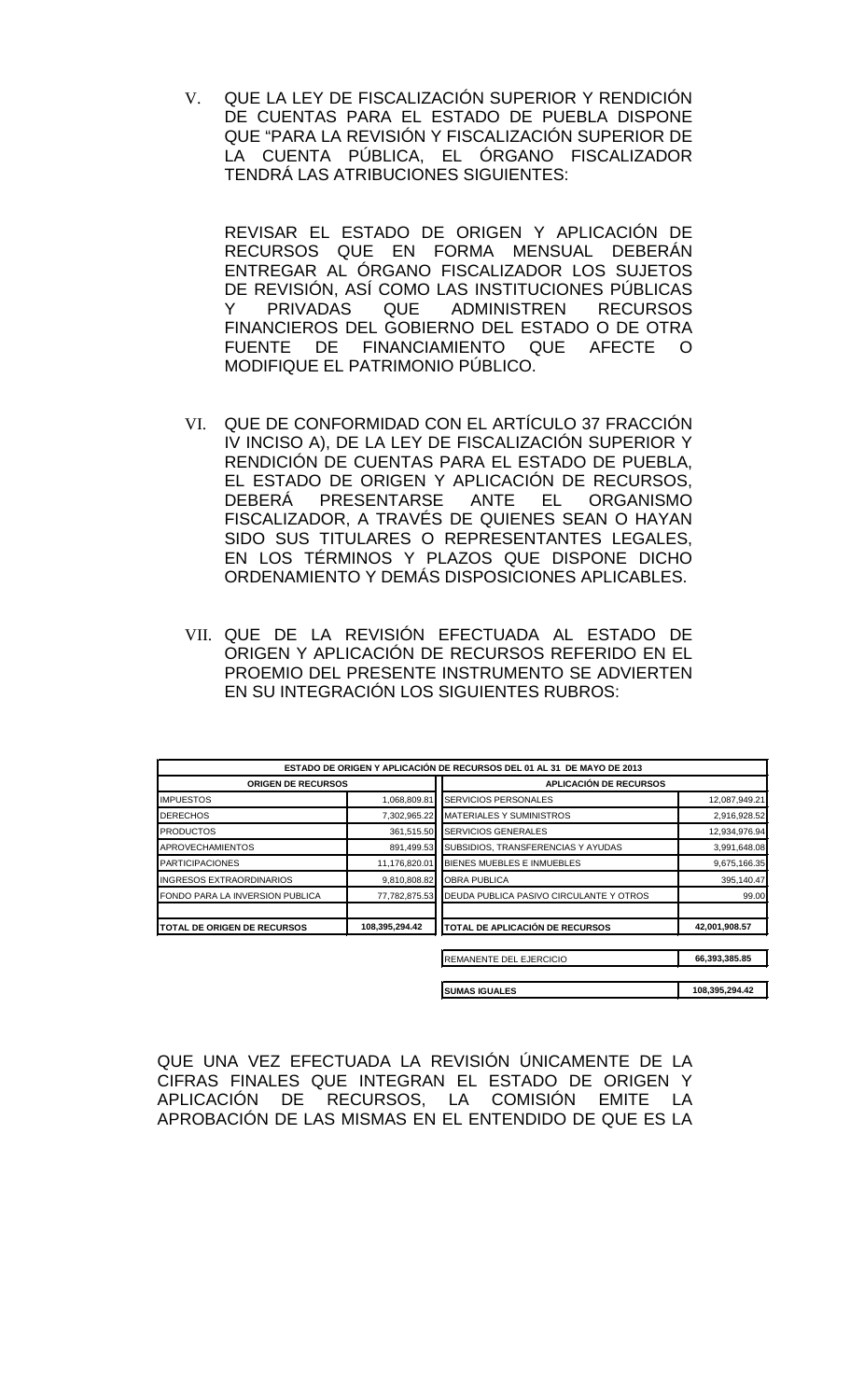TESORERÍA MUNICIPAL QUIEN REVISA EL DETALLE DE DICHAS CIFRAS Y MUESTRA EL ORIGEN DE LOS RECURSOS, EL DESTINO Y APLICACIÓN DE GASTOS TOTALES DE QUE DISPUSO EL AYUNTAMIENTO POR EL PERIODO COMPRENDIDO DEL 01 AL 31 DE MAYO DEL AÑO 2013, RESERVÁNDOSE LA COMISIÓN EL DETALLE EN CASO DE CREERLO NECESARIO A TRAVÉS DE LOS<br>MECANISMOS DE CONTROL IMPLEMENTADOS POR EL IMPLEMENTADOS POR EL AYUNTAMIENTO Y EN LAS REVISIONES QUE POR LEY HACE LA AUDITORIA SUPERIOR DEL ESTADO.

VIII. QUE EFECTUADA LA REVISIÓN A LOS TRASPASOS PRESUPUESTALES CORRESPONDIENTE AL PERIODO COMPRENDIDO DEL 01 AL 31 DE MAYO DEL MISMO AÑO, SE APERCIBE EL RESULTADO FINANCIERO OBTENIDO QUE ES EL SIGUIENTE:

| Cuenta       | Nombre                                   | Trasp. Recibidos | Trasp. Otorgados |
|--------------|------------------------------------------|------------------|------------------|
| 100011001104 | SUELDOS AL PERSONAL DE CONFIANZA         | 31,655.00        | 31,655.00        |
| 100011001106 | SUELDOS AL PERSONAL DE BASE              | 56,471.97        | 2,163.97         |
| 100012001202 | SALARIOS AL PERSONAL EVENTUAL            | 51,580.48        | 1,616.00         |
| 100013001305 | PRIMAS DE VACACIONES Y DOMINICAL         | 17,917.50        | 0.00             |
| 100013001308 | COMPENSACIONES POR SERVICIOS EVENTUALES  | 18,400.00        | 18,400.00        |
| 100013001317 | LIQ. POR INDEM. Y POR SUELDOS Y SAL. CAI | 85,315.91        | 85,315.91        |
| 100013001350 | <b>COMPENSACIONES EXTRAORDINARIAS</b>    | 232,994.65       | 0.00             |
| 100015001507 | <b>OTRAS PRESTACIONES</b>                | 77,624.15        | 57,450.28        |
| 100015001550 | PENSIONES Y JUBILACIONES                 | 2,548.00         | 2,548.00         |
| 200021002101 | MATERIALES Y ÚTILES DE OFICINA           | 1,374.83         | 0.00             |
| 200021002102 | MATERIAL DE LIMPIEZA                     | 3,410.07         | 0.00             |
| 200021002105 | MATERIALES Y ÚTILES DE IMPRESIÓN Y REPRO | 3,575.68         | 913.50           |
| 200021002106 | MAT. Y ÚT. PARA EL PROC. EN EQ. Y B. INF | 8,230.96         | 0.00             |
| 200022002201 | ALIMENTACIÓN DE PERSONAS                 | 415.34           | 300.44           |
| 200022002203 | UTENSILIOS PARA EL SERVICIO DE ALIMENTAC | 6,060.84         | 0.00             |
| 200023002302 | REFACCIONES, ACCESORIOS Y HERRAMIENTAS   | 749,833.99       | 630,694.87       |
| 200025002503 | MEDICINAS Y PRODUCTOS FARMACÉUTICOS      | 1,046.65         | 0.00             |
| 200025002504 | MATERIALES, ACC. Y SUMINISTROS MÉDICOS   | 2,177.35         | 0.00             |
| 200026002601 | <b>COMBUSTIBLES</b>                      | 1,231,847.13     | 1,226,495.90     |
| 200026002602 | LUBRICANTES Y ADITIVOS                   | 814.57           | 0.00             |
| 200027002701 | <b>VESTUARIO, UNIFORMES Y BLANCOS</b>    | 22,963.65        | 0.00             |
| 200027002702 | PRENDAS DE PROTECCIÓN                    | 2,264,634.18     | 2,263,402.24     |
| 300031003101 | SERVICIO POSTAL                          | 11,851.04        | 0.00             |
| 300031003103 | SERVICIO TELEFÓNICO                      | 103,721.43       | 0.00             |
| 300031003104 | SERVICIO DE ENERGÍA ELÉCTRICA            | 34,342,328.00    | 20,136,135.52    |
| 300032003201 | ARRENDAMIENTO DE EDIFICIOS Y LOCALES     | 29,099.16        | 2,957.86         |
| 300032003202 | ARRENDAMIENTO DE TERRENOS                | 0.00             | 276,000.00       |
| 300032003206 | ARRENDAMIENTOS ESPECIALES                | 143,392.60       | 400,000.00       |
| 300033003301 | ASESORÍAS                                | 1,023,402.89     | 982,941.78       |
| 300033003302 | SERVICIOS DE INFORMÁTICA                 | 43,503.69        | 9,177.60         |
| 300034003402 | <b>FLETES Y MANIOBRAS</b>                | 0.00             | 200,000.00       |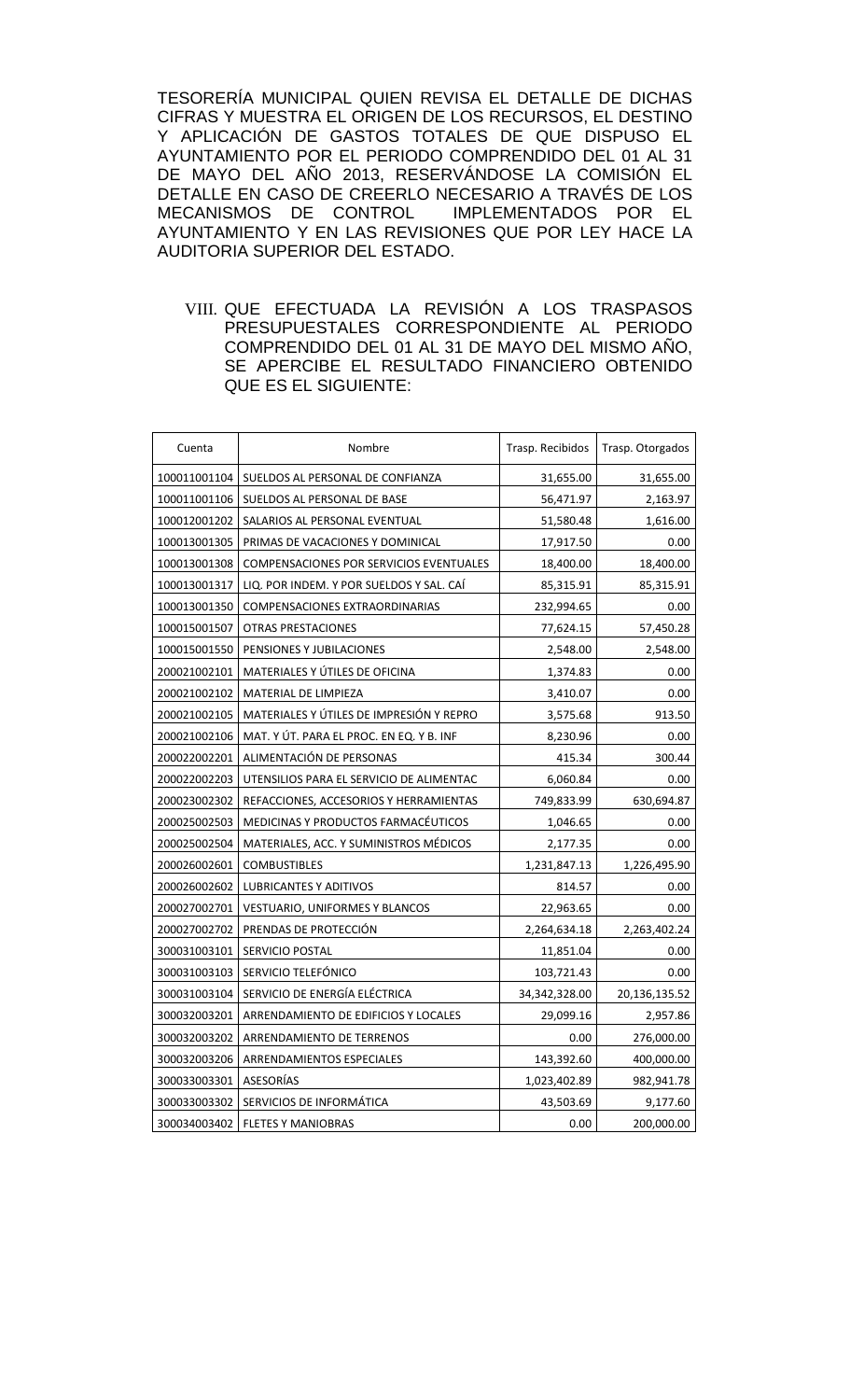| 300034003403 | SERVICIOS BANCARIOS Y FINANCIEROS        | 5,411.12      | 0.00          |
|--------------|------------------------------------------|---------------|---------------|
| 300034003404 | SEGUROS DE BIENES PATRIMONIALES          | 142,573.83    | 659,375.59    |
| 300034003407 | OTROS IMPUESTOS Y DERECHOS               | 747,260.90    | 7,014,050.00  |
| 300034003413 | SERVICIOS DE LIMPIA                      | 2,326,961.30  | 1,163,480.65  |
| 300035003501 | MANT. Y CONSERVACIÓN DE MOB. Y EQUIPO    | 585.80        | 0.00          |
| 300035003502 | MANT. Y CONSERV. DE BIENES INFORMÁTICOS  | 7,377.60      | 0.00          |
| 300035003503 | MANT. Y CONSERV. DE MAQUINARIA Y EQUIPO  | 0.00          | 140,000.00    |
| 300035003507 | SERV. DE LAVAN., LIMP., HIGIENE Y FUM.   | 0.00          | 13,000,000.00 |
| 300035003510 | DE EQUIPO DE TRANSPORTE                  | 9,628.00      | 0.00          |
| 300036003601 | GASTOS DE PROPAGANDA E IMAGEN INST.      | 120,952.72    | 4,244,660.00  |
| 300036003602 | <b>IMPRESIONES OFICIALES</b>             | 186,341.51    | 0.00          |
| 300037003701 | PASAJES NACIONALES                       | 3,338.00      | 3,158.00      |
| 300037003702 | <b>VIATICOS NACIONALES</b>               | 43,761.30     | 9,910.00      |
| 300038003802 | <b>GASTOS DE ORDEN SOCIAL</b>            | 3,921,405.79  | 4,758,064.16  |
| 400041004105 | AYUDAS CULTURALES Y SOCIALES             | 177,821.00    | 2,092,000.00  |
| 400041004108 | A INSTITUCIONES DE EDUCACIÓN             | 21,810.00     | 0.00          |
| 400041004151 | A LA SALUD PÚBLICA                       | 2,294.40      | 2,294.40      |
| 400041004155 | AL OOSELITE                              | 620,000.00    | 1,620,000.00  |
| 400042004201 | AYUDAS CULTURALES Y SOCIALES             | 267,654.74    | 0.00          |
| 400042004202 | A INSTITUCIONES DE EDUCACIÓN             | 31,589.15     | 0.00          |
| 400042004205 | AL CERESO                                | 1,333,186.00  | 1,335,392.00  |
| 400043004301 | A JUNTAS AUXILIARES                      | 198,873.70    | 198,873.70    |
| 400043004302 | A RANCHERÍAS                             | 20,811.45     | 20,811.45     |
| 500051005101 | <b>MOBILIARIO</b>                        | 23,126.85     | 0.00          |
| 500051005102 | EQUIPO DE ADMINISTRACIÓN                 | 16,131.49     | 0.00          |
| 500052005204 | EQ. Y APARATOS DE COM. Y TELECOM.        | 17,891.98     | 11,600.00     |
| 500052005206 | <b>BIENES INFORMÁTICOS</b>               | 38,624.78     | 2,000,000.00  |
| 500055005501 | HERRAMIENTAS Y MÁQUINAS-HERRAMIENTAS     | 1,360.22      | 0.00          |
| 500057005702 | <b>TERRENOS</b>                          | 19,500,000.00 | 6,000,000.00  |
| 600061006101 | <b>AGUA POTABLE</b>                      | 0.00          | 307,515.16    |
| 600061006102 | DRENAJE Y ALCANTARILLADO                 | 0.00          | 597,585.60    |
| 600061006103 | ELECTRIFICACIÓN                          | 945,625.67    | 638,110.51    |
| 600061006104 | URBANIZACIÓN                             | 310,782.05    | 310,782.05    |
| 600061006126 | <b>MERCADOS</b>                          | 597,585.60    | 0.00          |
| 600061006146 | CONTROL, VIGILANCIA Y SUPERVISIÓN        | 602,414.40    | 602,414.40    |
| 900099009903 | DEV. DE ING. PERC. INDEB. EN EJ. FIS. AN | 246,873.48    | 0.00          |
|              |                                          |               |               |
| TOTAL:       |                                          | 73,058,246.54 | 73,058,246.54 |
|              |                                          |               |               |

IX. QUE UNA VEZ EFECTUADA LA REVISIÓN DEL ESTADO DE ORIGEN Y APLICACIÓN DE RECURSOS, LA COMISIÓN EMITE LA APROBACIÓN DEL MISMO POR EL EJERCICIO DEL MANEJO DE RECURSOS QUE REALIZÓ LA TESORERÍA MUNICIPAL EN LOS LAPSOS CONSIGNADOS, DEL CUAL SE ANEXA UN TANTO DEL MISMO PARA QUE CONSTE EL APÉNDICE CORRESPONDIENTE.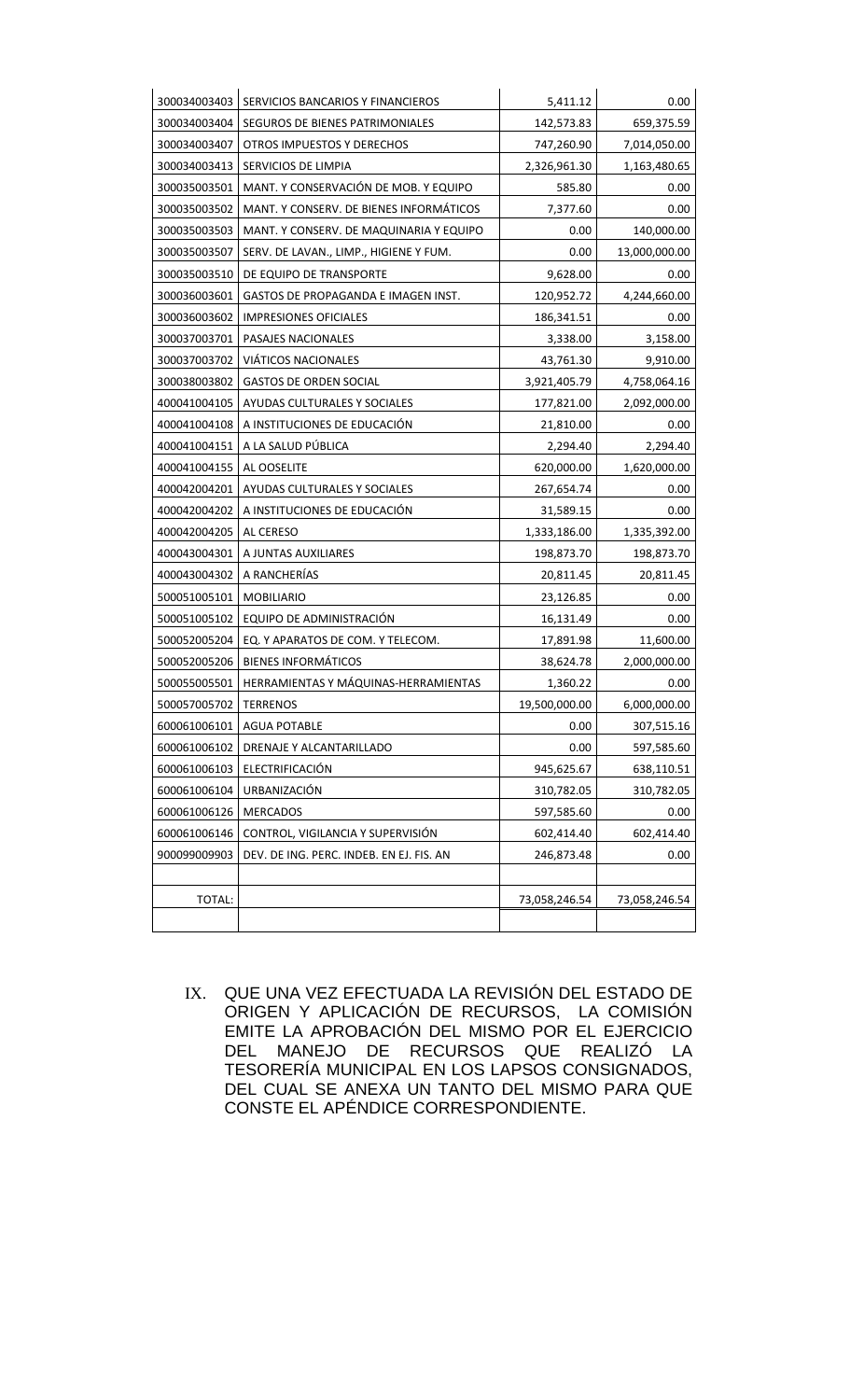X. QUE UNA VEZ EFECTUADA LA REVISIÓN AL REPORTE DE TRASPASOS PRESUPUESTALES, POR EL PERIODO COMPRENDIDO DEL 01 AL 31 DE MAYO DE 2013, POR LO TANTO Y EN TALES CIRCUNSTANCIAS ESTA COMISIÓN EMITE EL SIGUIENTE:

### D I C T A M E N

PRIMERO.- QUE SE APRUEBE EL ESTADO DE ORIGEN Y APLICACIÓN DE RECURSOS QUE COMPRENDE EL EJERCICIO DE LOS RECURSOS PÚBLICOS POR EL LAPSO COMPRENDIDO DEL 01 AL 31 DE MAYO DEL AÑO 2013, MANIFESTANDO CON ELLO QUE DICHO ESTADO FINANCIERO MUESTRA UNA FORMA RAZONABLE DE LA ADMINISTRACIÓN DEL ERARIO PÚBLICO EJERCIDO.

SEGUNDO.- SE APRUEBEN CADA UNO DE LOS TRASPASOS PRESUPUESTALES, POR EL PERIODO COMPRENDIDO DEL 01 AL 31 DE MAYO DE 2013.

TERCERO.- SE REMITA UNA COPIA A LA AUDITORIA SUPERIOR DEL ESTADO DE PUEBLA.- ATENTAMENTE.- TEHUACAN, PUEBLA A 18 DE JUNIO DE 2013.- COMISION DE PATRIMONIO Y HACIENDA PÚBLICA MUNICIPAL.- GABRIELA BRINGAS DELGADO.- PRESIDENTA.- GRETA GARCIA SALAZAR.- MIEMBRO.- HUGO BOLAÑOS CABRERA.- MIEMBRO.- FIRMAS ILEGIBLES…."

SE ENCUENTRA PRESENTE EN ESTA SESIÓN EL C.P. JOSE PAUL NORBERTO SANCHEZ ROMERO, TESORERO MUNICIPAL QUIEN PROCEDE A DAR UNA AMPLIA EXPLICACIÓN AL RESPECTO.

SEÑOR PRESIDENTE MUNICIPAL, REGIDORES Y SINDICO MUNICIPAL, EN VOTACIÓN SE LES CONSULTA SI SE APRUEBA LA PROPUESTA PRESENTADA EN CUESTIÓN, LOS QUE ESTÉN POR LA AFIRMATIVA SÍRVANSE MANIFESTARLO LEVANTANDO LA MANO.

LOS REGIDORES ENRIQUE BUSTOS FLORES EMITE SU VOTO EN CONTRA Y EL C. ISAAC AGUILAR SANCHEZ EMITEN SU VOTO EN CONTRA, POR LO QUE EL C. JOSÉ ORLANDO CUALLO CINTA, LES PREGUNTA SI TIENEN ALGUN ARGUMENTO AL RESPECTO, MANIFESTANDO LO SIGUIENTE: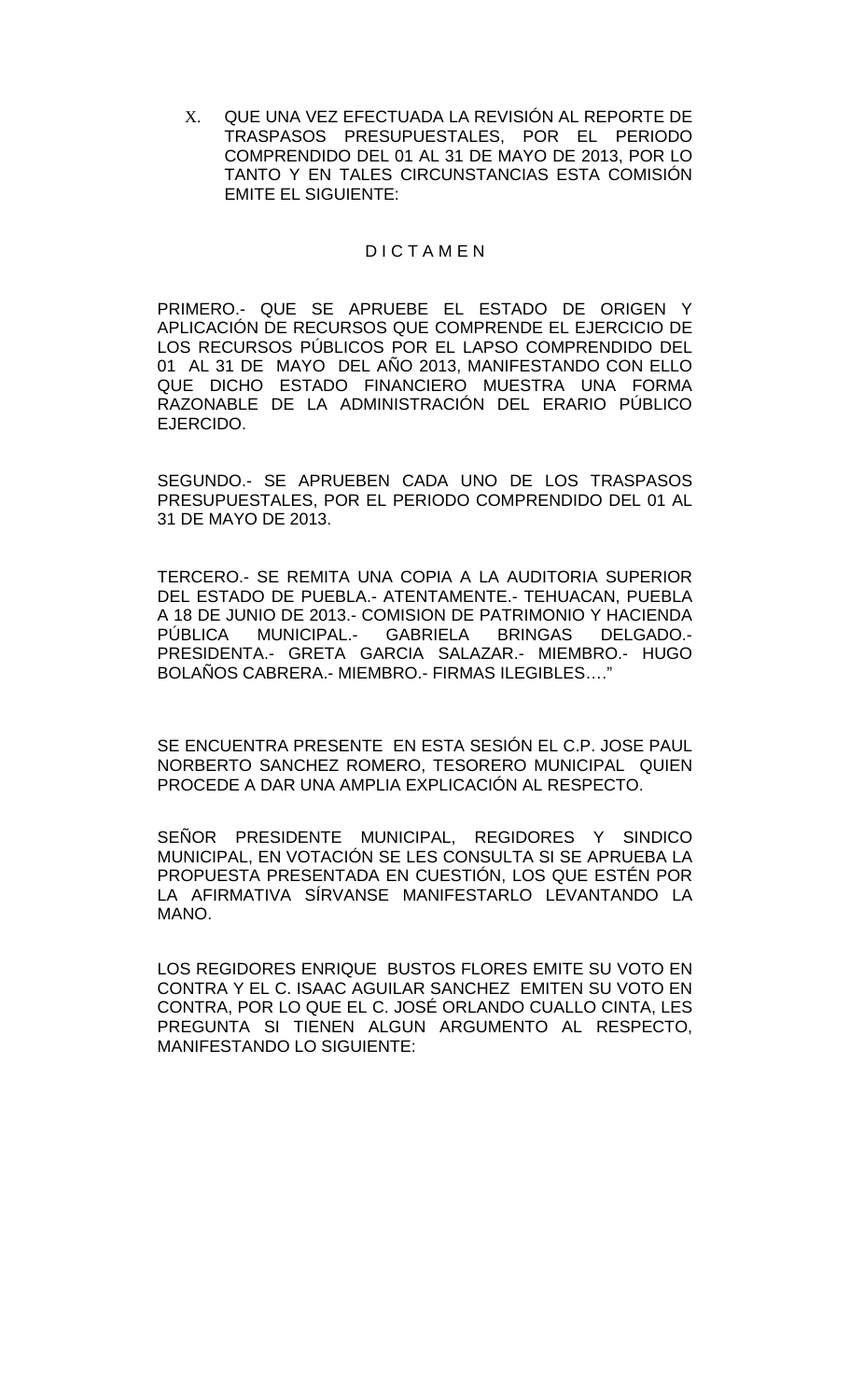EL C. REGIDOR ISAAC AGUILAR SANCHEZ Y EL C. REGIDOR ENRIQUE BUSTOS FLORES, MANIFIESTAN QUE NO TIENEN ARGUMENTO ALGUNO.

HABIÉNDOSE ANALIZADO AMPLIAMENTE EL CONTENIDO DEL DICTAMEN DE REFERENCIA, POR MAYORÍA CON 10 VOTOS A FAVOR, POR PARTE DE LOS INTEGRANTES DEL HONORABLE CABILDO Y DOS VOTOS EN CONTRA, POR PARTE DE LOS REGIDORES ENRIQUE BUSTOS FLORES Y DEL REGIDOR ISAAC AGUILAR SANCHEZ, SE DETERMINA EL SIGUIENTE:

# **A C U E R D O**

**PRIMERO.-** SE APRUEBA EL ESTADO DE ORIGEN Y APLICACIÓN DE RECURSOS QUE COMPRENDE EL EJERCICIO DE LOS RECURSOS PÚBLICOS POR EL LAPSO COMPRENDIDO DEL 01 AL 31 DE MAYO DEL AÑO 2013, MANIFESTANDO CON ELLO QUE DICHO ESTADO FINANCIERO MUESTRA UNA FORMA RAZONABLE DE LA ADMINISTRACIÓN DEL ERARIO PÚBLICO EJERCIDO, MISMO QUE ARROJA LO SIGUIENTE:.

| ESTADO DE ORIGEN Y APLICACIÓN DE RECURSOS DEL 01 AL 31 DE MAYO DE 2013 |                |                                         |                |
|------------------------------------------------------------------------|----------------|-----------------------------------------|----------------|
| <b>ORIGEN DE RECURSOS</b>                                              |                | <b>APLICACIÓN DE RECURSOS</b>           |                |
| <b>IMPUESTOS</b>                                                       | 1,068,809.81   | <b>SERVICIOS PERSONALES</b>             | 12,087,949.21  |
| <b>DERECHOS</b>                                                        | 7,302,965.22   | <b>MATERIALES Y SUMINISTROS</b>         | 2,916,928.52   |
| <b>PRODUCTOS</b>                                                       | 361,515.50     | <b>SERVICIOS GENERALES</b>              | 12,934,976.94  |
| <b>APROVECHAMIENTOS</b>                                                | 891,499.53     | SUBSIDIOS, TRANSFERENCIAS Y AYUDAS      | 3,991,648.08   |
| <b>PARTICIPACIONES</b>                                                 | 11,176,820.01  | BIENES MUEBLES E INMUEBLES              | 9,675,166.35   |
| <b>INGRESOS EXTRAORDINARIOS</b>                                        | 9,810,808.82   | <b>OBRA PUBLICA</b>                     | 395,140.47     |
| FONDO PARA LA INVERSION PUBLICA                                        | 77,782,875.53  | DEUDA PUBLICA PASIVO CIRCULANTE Y OTROS | 99.00          |
| <b>TOTAL DE ORIGEN DE RECURSOS</b>                                     | 108,395,294.42 | TOTAL DE APLICACIÓN DE RECURSOS         | 42,001,908.57  |
|                                                                        |                | REMANENTE DEL EJERCICIO                 | 66,393,385.85  |
|                                                                        |                | <b>SUMAS IGUALES</b>                    | 108,395,294.42 |

**SEGUNDO.-** SE APRUEBAN CADA UNO DE LOS TRASPASOS PRESUPUESTALES, POR EL PERIODO COMPRENDIDO DEL 01 AL 31 DE MAYO DE 2013, MISMO QUE ARROJA LO SIGUIENTE:

| Cuenta       | Nombre                                   | Trasp. Recibidos | Trasp. Otorgados |
|--------------|------------------------------------------|------------------|------------------|
| 100011001104 | SUELDOS AL PERSONAL DE CONFIANZA         | 31,655.00        | 31,655.00        |
| 100011001106 | SUELDOS AL PERSONAL DE BASE              | 56,471.97        | 2,163.97         |
| 100012001202 | SALARIOS AL PERSONAL EVENTUAL            | 51,580.48        | 1,616.00         |
| 100013001305 | PRIMAS DE VACACIONES Y DOMINICAL         | 17,917.50        | 0.00             |
| 100013001308 | COMPENSACIONES POR SERVICIOS EVENTUALES  | 18,400.00        | 18,400.00        |
| 100013001317 | LIQ. POR INDEM. Y POR SUELDOS Y SAL. CAÍ | 85,315.91        | 85,315.91        |
| 100013001350 | <b>COMPENSACIONES EXTRAORDINARIAS</b>    | 232,994.65       | 0.00             |
| 100015001507 | <b>OTRAS PRESTACIONES</b>                | 77,624.15        | 57,450.28        |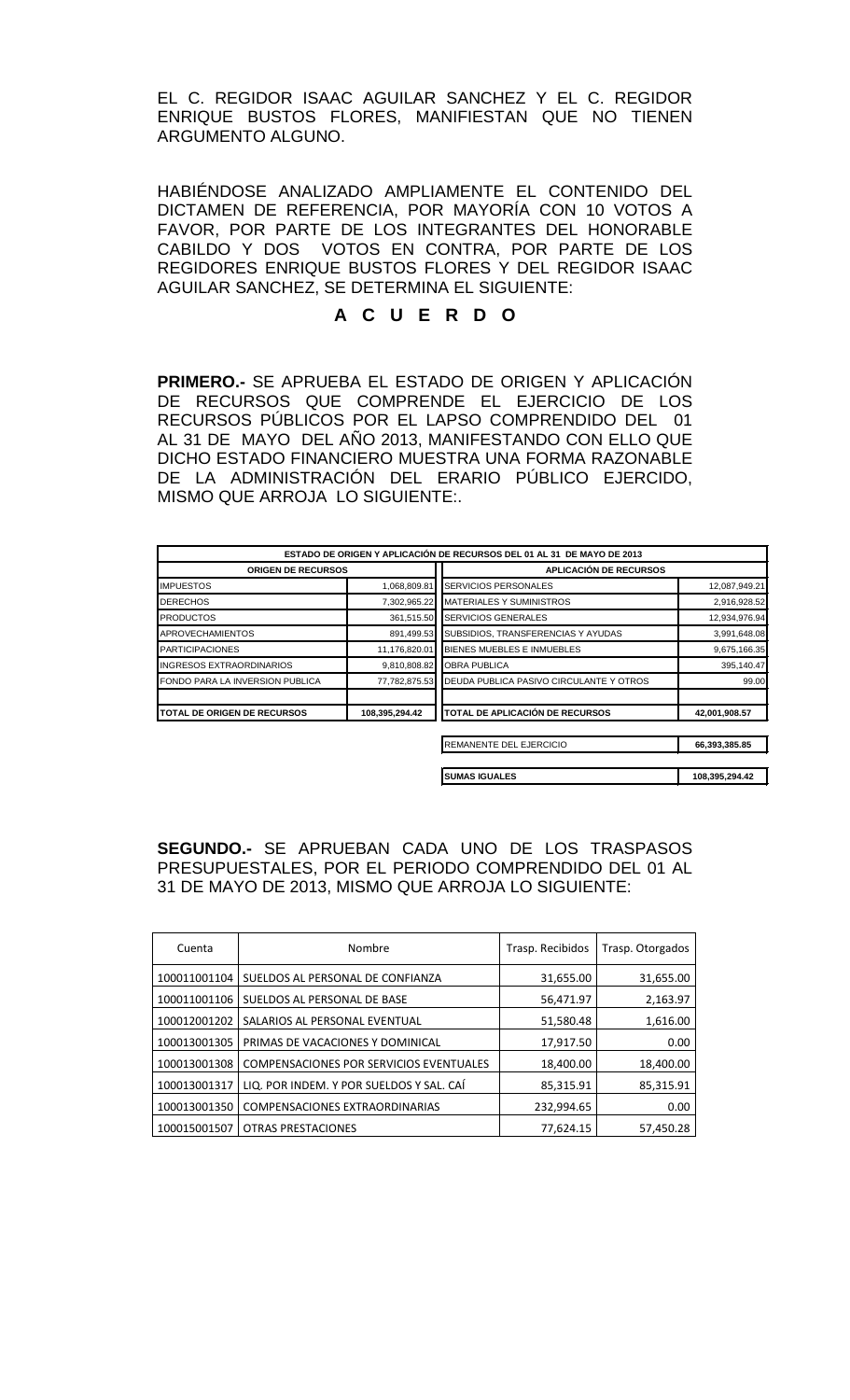| 100015001550 | PENSIONES Y JUBILACIONES                 | 2,548.00        | 2,548.00      |
|--------------|------------------------------------------|-----------------|---------------|
| 200021002101 | MATERIALES Y ÚTILES DE OFICINA           | 1,374.83        | 0.00          |
| 200021002102 | MATERIAL DE LIMPIEZA                     | 3,410.07        | 0.00          |
| 200021002105 | MATERIALES Y ÚTILES DE IMPRESIÓN Y REPRO | 3,575.68        | 913.50        |
| 200021002106 | MAT. Y ÚT. PARA EL PROC. EN EQ. Y B. INF | 8,230.96        | 0.00          |
| 200022002201 | ALIMENTACIÓN DE PERSONAS                 | 415.34          | 300.44        |
| 200022002203 | UTENSILIOS PARA EL SERVICIO DE ALIMENTAC | 6,060.84        | 0.00          |
| 200023002302 | REFACCIONES, ACCESORIOS Y HERRAMIENTAS   | 749,833.99      | 630,694.87    |
| 200025002503 | MEDICINAS Y PRODUCTOS FARMACÉUTICOS      | 1,046.65        | 0.00          |
| 200025002504 | MATERIALES, ACC. Y SUMINISTROS MÉDICOS   | 2,177.35        | 0.00          |
| 200026002601 | <b>COMBUSTIBLES</b>                      | 1,231,847.13    | 1,226,495.90  |
| 200026002602 | LUBRICANTES Y ADITIVOS                   | 814.57          | 0.00          |
| 200027002701 | VESTUARIO, UNIFORMES Y BLANCOS           | 22,963.65       | 0.00          |
| 200027002702 | PRENDAS DE PROTECCIÓN                    | 2,264,634.18    | 2,263,402.24  |
| 300031003101 | SERVICIO POSTAL                          | 11,851.04       | 0.00          |
| 300031003103 | SERVICIO TELEFÓNICO                      | 103,721.43      | 0.00          |
| 300031003104 | SERVICIO DE ENERGÍA ELÉCTRICA            | 34, 342, 328.00 | 20,136,135.52 |
| 300032003201 | ARRENDAMIENTO DE EDIFICIOS Y LOCALES     | 29,099.16       | 2,957.86      |
| 300032003202 | ARRENDAMIENTO DE TERRENOS                | 0.00            | 276,000.00    |
| 300032003206 | ARRENDAMIENTOS ESPECIALES                | 143,392.60      | 400,000.00    |
| 300033003301 | ASESORÍAS                                | 1,023,402.89    | 982,941.78    |
| 300033003302 | SERVICIOS DE INFORMÁTICA                 | 43,503.69       | 9,177.60      |
| 300034003402 | <b>FLETES Y MANIOBRAS</b>                | 0.00            | 200,000.00    |
| 300034003403 | SERVICIOS BANCARIOS Y FINANCIEROS        | 5,411.12        | 0.00          |
| 300034003404 | SEGUROS DE BIENES PATRIMONIALES          | 142,573.83      | 659,375.59    |
| 300034003407 | OTROS IMPUESTOS Y DERECHOS               | 747,260.90      | 7,014,050.00  |
| 300034003413 | SERVICIOS DE LIMPIA                      | 2,326,961.30    | 1,163,480.65  |
| 300035003501 | MANT. Y CONSERVACIÓN DE MOB. Y EQUIPO    | 585.80          | 0.00          |
| 300035003502 | MANT. Y CONSERV. DE BIENES INFORMÁTICOS  | 7,377.60        | 0.00          |
| 300035003503 | MANT. Y CONSERV. DE MAQUINARIA Y EQUIPO  | 0.00            | 140,000.00    |
| 300035003507 | SERV. DE LAVAN., LIMP., HIGIENE Y FUM.   | 0.00            | 13,000,000.00 |
| 300035003510 | DE EQUIPO DE TRANSPORTE                  | 9,628.00        | 0.00          |
| 300036003601 | GASTOS DE PROPAGANDA E IMAGEN INST.      | 120,952.72      | 4,244,660.00  |
| 300036003602 | <b>IMPRESIONES OFICIALES</b>             | 186,341.51      | 0.00          |
| 300037003701 | PASAJES NACIONALES                       | 3,338.00        | 3,158.00      |
| 300037003702 | <b>VIÁTICOS NACIONALES</b>               | 43,761.30       | 9,910.00      |
| 300038003802 | <b>GASTOS DE ORDEN SOCIAL</b>            | 3,921,405.79    | 4,758,064.16  |
| 400041004105 | AYUDAS CULTURALES Y SOCIALES             | 177,821.00      | 2,092,000.00  |
| 400041004108 | A INSTITUCIONES DE EDUCACIÓN             | 21,810.00       | 0.00          |
| 400041004151 | A LA SALUD PÚBLICA                       | 2,294.40        | 2,294.40      |
| 400041004155 | AL OOSELITE                              | 620,000.00      | 1,620,000.00  |
| 400042004201 | AYUDAS CULTURALES Y SOCIALES             | 267,654.74      | 0.00          |
| 400042004202 | A INSTITUCIONES DE EDUCACIÓN             | 31,589.15       | 0.00          |
| 400042004205 | AL CERESO                                | 1,333,186.00    | 1,335,392.00  |
| 400043004301 | A JUNTAS AUXILIARES                      | 198,873.70      | 198,873.70    |
| 400043004302 | A RANCHERÍAS                             | 20,811.45       | 20,811.45     |
| 500051005101 | <b>MOBILIARIO</b>                        | 23,126.85       | 0.00          |
| 500051005102 | EQUIPO DE ADMINISTRACIÓN                 | 16,131.49       | 0.00          |
| 500052005204 | EQ. Y APARATOS DE COM. Y TELECOM.        | 17,891.98       | 11,600.00     |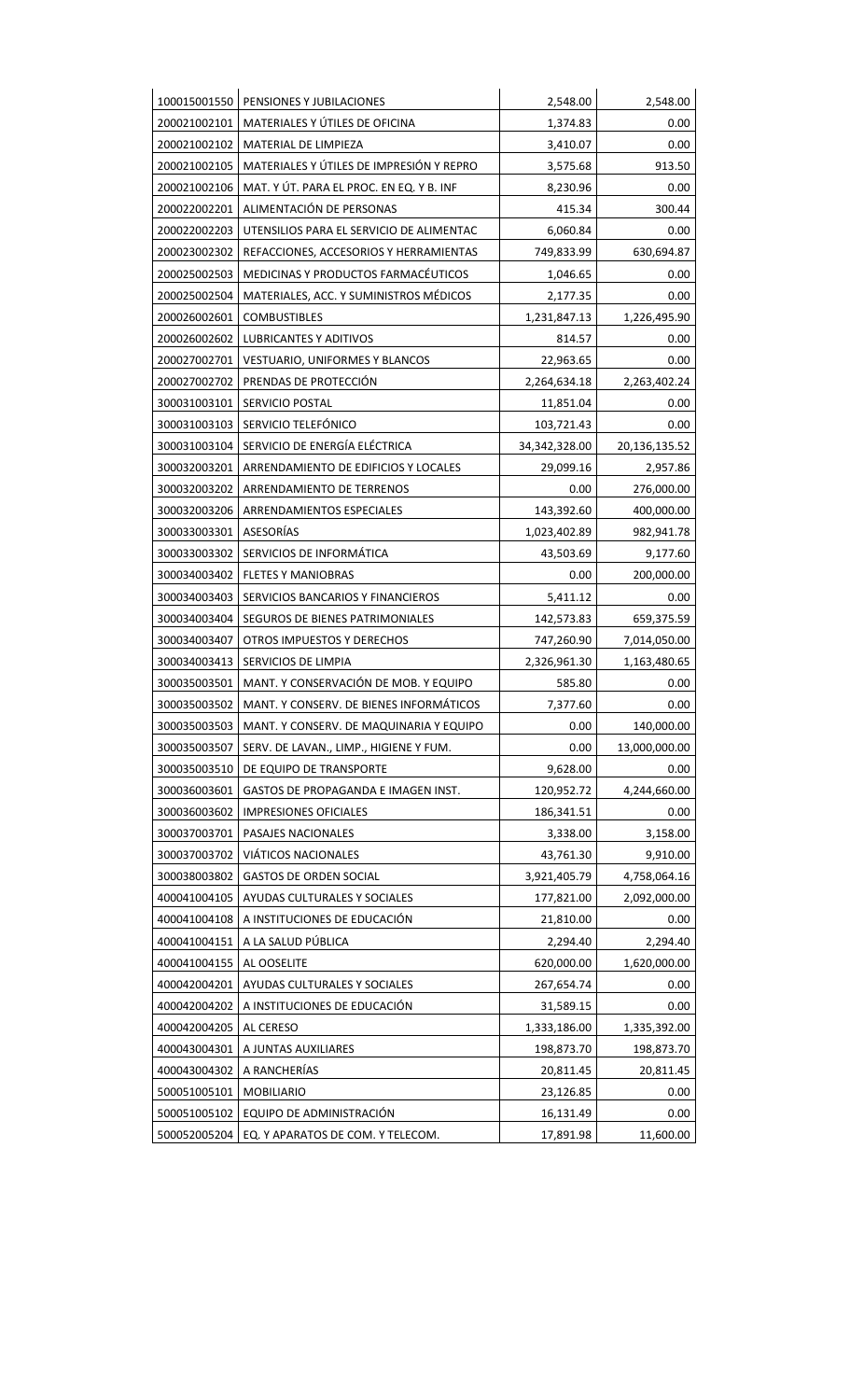| 500052005206 | <b>BIENES INFORMÁTICOS</b>               | 38,624.78     | 2,000,000.00  |
|--------------|------------------------------------------|---------------|---------------|
| 500055005501 | HERRAMIENTAS Y MÁQUINAS-HERRAMIENTAS     | 1,360.22      | 0.00          |
| 500057005702 | <b>TERRENOS</b>                          | 19,500,000.00 | 6,000,000.00  |
| 600061006101 | <b>AGUA POTABLE</b>                      | 0.00          | 307,515.16    |
| 600061006102 | DRENAJE Y ALCANTARILLADO                 | 0.00          | 597,585.60    |
| 600061006103 | ELECTRIFICACIÓN                          | 945,625.67    | 638,110.51    |
| 600061006104 | URBANIZACIÓN                             | 310,782.05    | 310,782.05    |
| 600061006126 | <b>MERCADOS</b>                          | 597,585.60    | 0.00          |
| 600061006146 | CONTROL, VIGILANCIA Y SUPERVISIÓN        | 602,414.40    | 602,414.40    |
| 900099009903 | DEV. DE ING. PERC. INDEB. EN EJ. FIS. AN | 246,873.48    | 0.00          |
|              |                                          |               |               |
| TOTAL:       |                                          | 73,058,246.54 | 73,058,246.54 |
|              |                                          |               |               |

**TERCERO.-** SE REMITA UNA COPIA A LA AUDITORÍA SUPERIOR DEL ESTADO DE PUEBLA.

LO ANTERIOR CON FUNDAMENTO EN LOS DISPOSITIVOS LEGALES INVOCADOS EN EL DICTAMEN DE REFERENCIA.

NO HABIÉNDO ASUNTO QUE TRATAR SE DA POR TERMINADA LA PRESENTE SESIÓN DE CABILDO, SIENDO LAS OCHO HORAS CON CINCUENTA Y CUATRO MINUTOS DEL DÍA DIECINUEVE DE JUNIO DEL AÑO DOS MIL TRECE, PROCEDIENDOSE A LEVANTAR LA PRESENTE ACTA QUE FIRMAN LOS QUE EN ELLA INTERVINIERON.- DOY FE.----------------------------------------------------------

## **SECRETARIO DEL H. AYUNTAMIENTO**

## **C. JOSÉ ORLANDO CUALLO CINTA.**

**C. ELISEO LEZAMA PRIETO \_\_\_\_\_\_\_\_\_\_\_\_\_\_\_\_\_\_\_\_\_\_**

**C. HUGO RUBEN BOLAÑOS CABRERA \_\_\_\_\_\_\_\_\_\_\_\_\_\_\_\_\_\_\_\_\_\_**

C. GABRIELA BRINGAS DELGADO **AUSENTE** 

**C. CARLOS ARENAS GUTIERREZ \_\_\_\_\_\_\_\_\_\_\_\_\_\_\_\_**

**C. GRETA GARCIA SALAZAR \_\_\_\_\_\_\_\_\_\_\_\_\_\_\_\_\_\_\_\_\_\_**